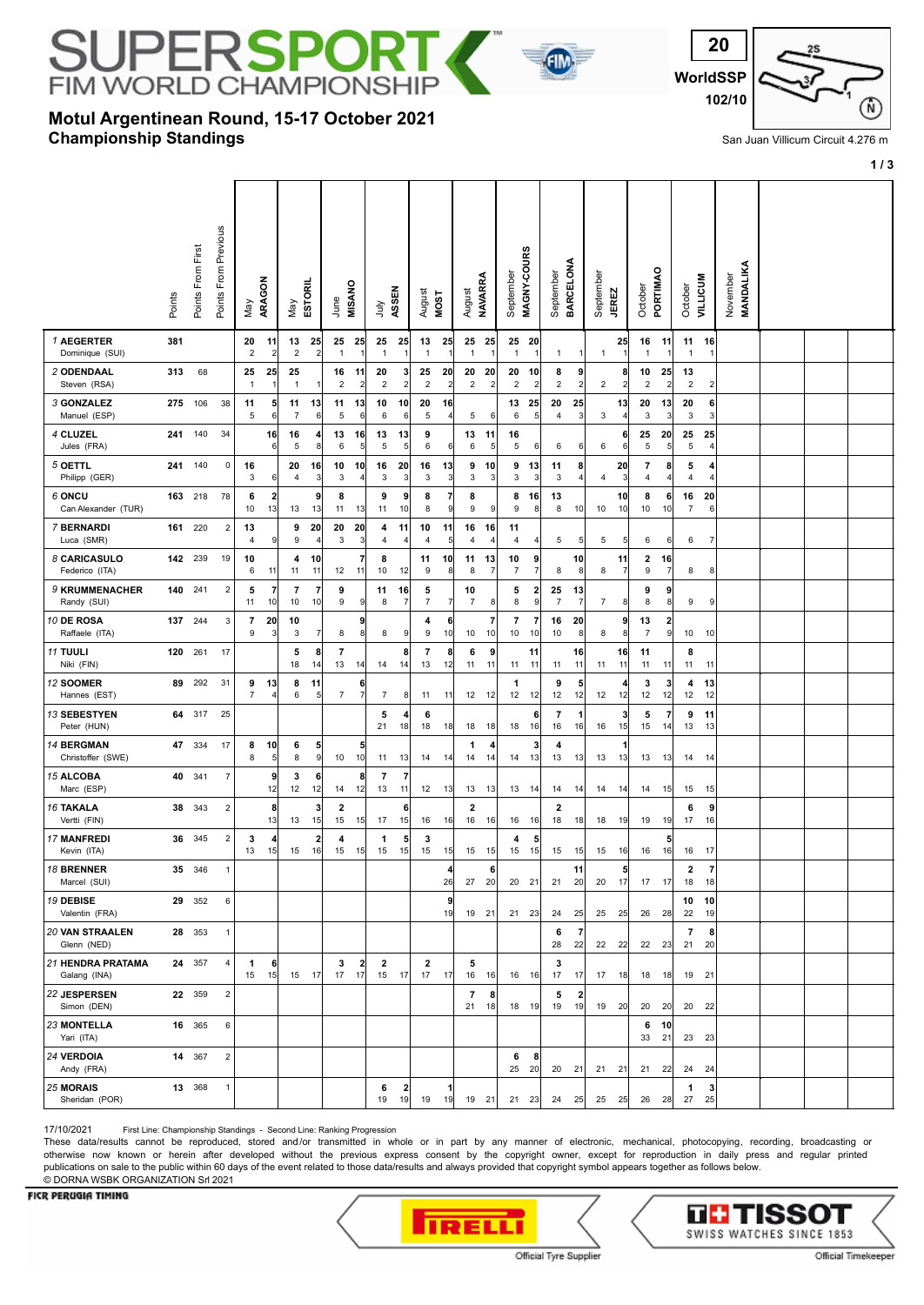# **JPERSPO IM WORLD CHAMPIONS**

# **Championship Standings Motul Argentinean Round, 15-17 October 2021**



San Juan Villicum Circuit 4.276 m

**2 / 3**

|                                           | Points | Points From First | Points From Previous | ARAGON<br>Vay                 |         | Vay                  | <b>ESTORIL</b> | <b>MISANO</b><br>June |         | ληλ     | ASSEN | August             | <b>MOST</b>        | August        | NAVARRA                       | September            | MAGNY-COURS   | September | BARCELONA            | September<br><b>JEREZ</b> |                      | PORTIMAO<br>October | October       | <b>VILLICUM</b>                          | November<br>MANDALIKA |  |  |
|-------------------------------------------|--------|-------------------|----------------------|-------------------------------|---------|----------------------|----------------|-----------------------|---------|---------|-------|--------------------|--------------------|---------------|-------------------------------|----------------------|---------------|-----------|----------------------|---------------------------|----------------------|---------------------|---------------|------------------------------------------|-----------------------|--|--|
| 26 SANCHIS<br><b>MARTINEZ</b>             |        | 12 369            | $\overline{1}$       |                               |         |                      |                |                       |         |         |       |                    |                    | 3<br>30       | 5<br>23                       |                      | $23 \quad 25$ | 26        | 27                   | 27                        | 27                   | 28                  | 24            | 25<br>26                                 |                       |  |  |
| 27 HOBELSBERGER<br>Patrick (GER)          |        | 11 370            | $\mathbf{1}$         |                               |         |                      |                |                       |         |         |       |                    |                    |               |                               |                      |               |           | 6<br>30 <sub>1</sub> | 30                        | 32                   | 4<br>23             | $\vert$<br>25 | 26<br>27                                 |                       |  |  |
| 28 ARBEL<br>Loic (FRA)                    |        | 10 371            | $\mathbf{1}$         |                               |         |                      |                |                       |         |         |       |                    |                    |               |                               |                      |               | 10<br>21  | 23                   | 23                        | 23                   | 26<br>23            |               | 27<br>28                                 |                       |  |  |
| 29 FROSSARD<br>Stephane (SUI)             |        | 10 371            | $\mathbf 0$          |                               |         | $\overline{2}$<br>19 | 19             | 21                    | 22      | 25      | 25    | 25                 | 28                 |               | 30 32                         | 3<br>25              | 4<br>21       | 21        | 23                   | $23$ 23                   |                      | 23                  | 26            | 27<br>28                                 |                       |  |  |
| <b>30 TACCINI</b><br>Leonardo (ITA)       |        | 9 372             | $\mathbf{1}$         |                               |         |                      |                | 1<br>23               | 25      | 27      | 27    | 27                 | 32                 | 35            | 37                            | 39                   | 39            | 41        | 3<br>36              | 36                        | 37                   | 38                  | 38            | 5<br>39<br>30                            |                       |  |  |
| 31 MANZI<br>Stefano (ITA)                 |        | 7 374             | $\overline{2}$       |                               |         |                      |                |                       |         |         |       |                    |                    |               |                               |                      |               |           |                      |                           | $\overline{7}$<br>28 | 29                  | 30            | 30<br>31                                 |                       |  |  |
| 32 PATACCA<br>Matteo (ITA)                |        | 7 374             | $\mathbf 0$          |                               |         |                      |                |                       | 3<br>22 | 25      | 25    | 25                 | 28                 |               | 30 32                         |                      | $34 \quad 34$ | 36 28     |                      | 28 28                     |                      | 29 30               |               | 30 31                                    |                       |  |  |
| 33 HERRERA<br>Maria (ESP)                 |        | 7 374             | $\pmb{0}$            | 4<br>12                       | 3<br>15 | 15                   | 17             | 18                    | 18      | 18      | 20    | 20                 | 21                 | 21 24         |                               | 24                   | 26            | 27        | 28                   | 28                        | 28                   | 29                  | 30            | 30<br>31                                 |                       |  |  |
| 34 ORRADRE<br>Unai (ESP)                  |        | 7 374             | $\pmb{0}$            |                               |         |                      |                |                       |         |         |       |                    |                    |               |                               | $\overline{2}$<br>36 | 36            | 38        | 40                   | 40                        | 41                   | 43                  | 43            | 3<br>$\overline{\mathbf{c}}$<br>36<br>31 |                       |  |  |
| 35 FULIGNI<br>Federico (ITA)              |        | 7 374             | $\mathbf 0$          |                               |         |                      |                |                       |         |         |       | $\mathbf{1}$<br>27 | 32                 | 35            | 3<br>29                       |                      | $31 \quad 29$ | 31 33     |                      | 33                        | $\overline{2}$<br>28 | 29 30               |               | 30<br>31                                 |                       |  |  |
| 36 FULIGNI<br>Filippo (ITA)               |        | 6 375             | $\mathbf{1}$         |                               |         |                      |                | 6<br>19               | 19      | 19      | 21    | 21                 | 22                 | 23            | 25                            | 25                   | 27            | 28        | 30                   | 30                        | 32                   | 33                  | 34            | 34<br>36                                 |                       |  |  |
| 37 FABRIZIO<br>Michel (ITA)               |        | 6 375             | $\mathbf 0$          | $\overline{\mathbf{2}}$<br>14 | 18      | 19                   | 20             | 22 24                 |         | 3<br>21 | 21    | 21                 | 22                 | 23            | 25                            |                      | 25 27         | 28        | 30                   | 30                        | 32                   | 33                  | 34            | 34<br>36                                 |                       |  |  |
| 38 ENDERLEIN<br>Max (GER)                 |        | 5 376             | $\mathbf{1}$         |                               |         |                      |                |                       |         |         |       |                    | 24                 | 25 27         |                               |                      | 29 29         | 31 33     |                      | $33 \quad 35$             |                      | 36<br>36            |               | 38<br>36                                 |                       |  |  |
| <b>39 MERCANDELLI</b><br>Roberto (ITA)    |        | 5 376             | $\pmb{0}$            |                               |         |                      |                | 5<br>20               | 20      | 21      | 23    | 23                 | 24                 | 25            | 27                            | 29                   | 29            | 31        | 33                   | 33                        | 35                   | 36                  | 36            | 36<br>38                                 |                       |  |  |
| 40 OKUBO<br>Hikari (JPN)                  |        | 4 377             | $\mathbf{1}$         |                               |         |                      |                |                       |         |         |       |                    |                    | 4<br>27       | 29                            |                      | $31 \quad 32$ | 34        | 36                   | 36                        | 37                   | 38                  | 38            | 39<br>40                                 |                       |  |  |
| 41 ROCCOLI<br>Massimo (ITA)               |        | 4 377             | $\pmb{0}$            |                               |         |                      |                |                       | 21      |         | 24 24 | 24                 | 26                 | 27            | 29                            |                      | $31 \quad 32$ | 34        | 36                   | 36                        | 37                   | 38                  | -38           | 39<br>40                                 |                       |  |  |
| <b>42 GRUNWALD</b><br>Luca (GER)          |        | 3 378             | $\mathbf{1}$         |                               |         |                      |                |                       |         |         |       |                    | 3<br>28            | 30            | 32                            | 34                   | 34            | 36        | 39                   | 39                        | 40                   | 41                  | 41            | 42<br>42                                 |                       |  |  |
| <b>43 VOSTATEK</b><br>Ondrej (CZE)        |        | 3 378             | $\pmb{0}$            |                               |         |                      |                |                       |         |         |       |                    | $\mathbf{2}$<br>31 | 34            | 35                            | 36                   | 36            | 38        | 40                   | 40                        | 41                   | 1<br>41<br>41       |               | 42<br>42                                 |                       |  |  |
| 44 VALLE<br>Daniel (ESP)                  |        | 2 379             | $\mathbf{1}$         |                               |         |                      |                |                       |         |         |       |                    |                    |               | $\overline{\mathbf{2}}$<br>35 |                      | 36 36         | 38        | 40                   | 40 41                     |                      | 43                  | 43            | 44<br>44                                 |                       |  |  |
| <b>45 BUIS</b><br>Jeffrey (NED)           |        | 1 380             | $\mathbf{1}$         |                               |         |                      |                |                       |         |         |       |                    |                    |               |                               |                      |               |           |                      |                           |                      |                     |               | 1<br>45                                  |                       |  |  |
| <b>46 CAUCHI</b><br>Ludovic (FRA)         |        | 1 380             | $\mathbf 0$          |                               |         |                      |                |                       |         |         |       |                    |                    |               |                               |                      |               | 1<br>41   | 43                   | 43 44                     |                      | 45 45               |               | 45 45                                    |                       |  |  |
| <b>47 GUTIERREZ</b><br><b>(GEES PASP)</b> |        | 1 380             | $\pmb{0}$            |                               |         |                      |                |                       |         |         |       |                    |                    |               | 1<br>37                       |                      | 39 39         | 41        | 43                   | 43 44                     |                      | 45                  | 45            | 45 45                                    |                       |  |  |
| <b>48 OTTAVIANI</b><br>Luca (ITA)         |        | 1 380             | $\mathbf 0$          |                               |         |                      |                |                       | 1<br>25 | 27      | 27    | 27                 | 32                 | 35            | 37                            |                      | 39 39         | 41        | 43                   | 43 44                     |                      | 45                  | 45            | 45 45                                    |                       |  |  |
| 49 PIZZOLI<br>Davide (ITA)                |        | 1 380             | $\mathbf 0$          |                               |         | 1<br>21 21           |                | 23                    | 25      | 27      | 27    | 27                 | 32                 | 35            | 37                            |                      | 39 39         | 41 43     |                      | 43 44                     |                      | 45 45               |               | 45 45                                    |                       |  |  |
| 50 SZKOPEK<br>Pawel (POL)                 |        | 1 380             | $\pmb{0}$            |                               | 1<br>19 | 21                   | 21             | 23                    | 25      | 27      | 27    | 27                 | 32                 | $35 \quad 37$ |                               |                      | $39 \quad 39$ | 41        | 43                   | 43 44                     |                      | 45                  | 45            | 45 45                                    |                       |  |  |

17/10/2021 First Line: Championship Standings - Second Line: Ranking Progression

These data/results cannot be reproduced, stored and/or transmitted in whole or in part by any manner of electronic, mechanical, photocopying, recording, broadcasting or otherwise now known or herein after developed without the previous express consent by the copyright owner, except for reproduction in daily press and regular printed publications on sale to the public within 60 days of the event related to those data/results and always provided that copyright symbol appears together as follows below. © DORNA WSBK ORGANIZATION Srl 2021

### FICR PERUGIA TIMING